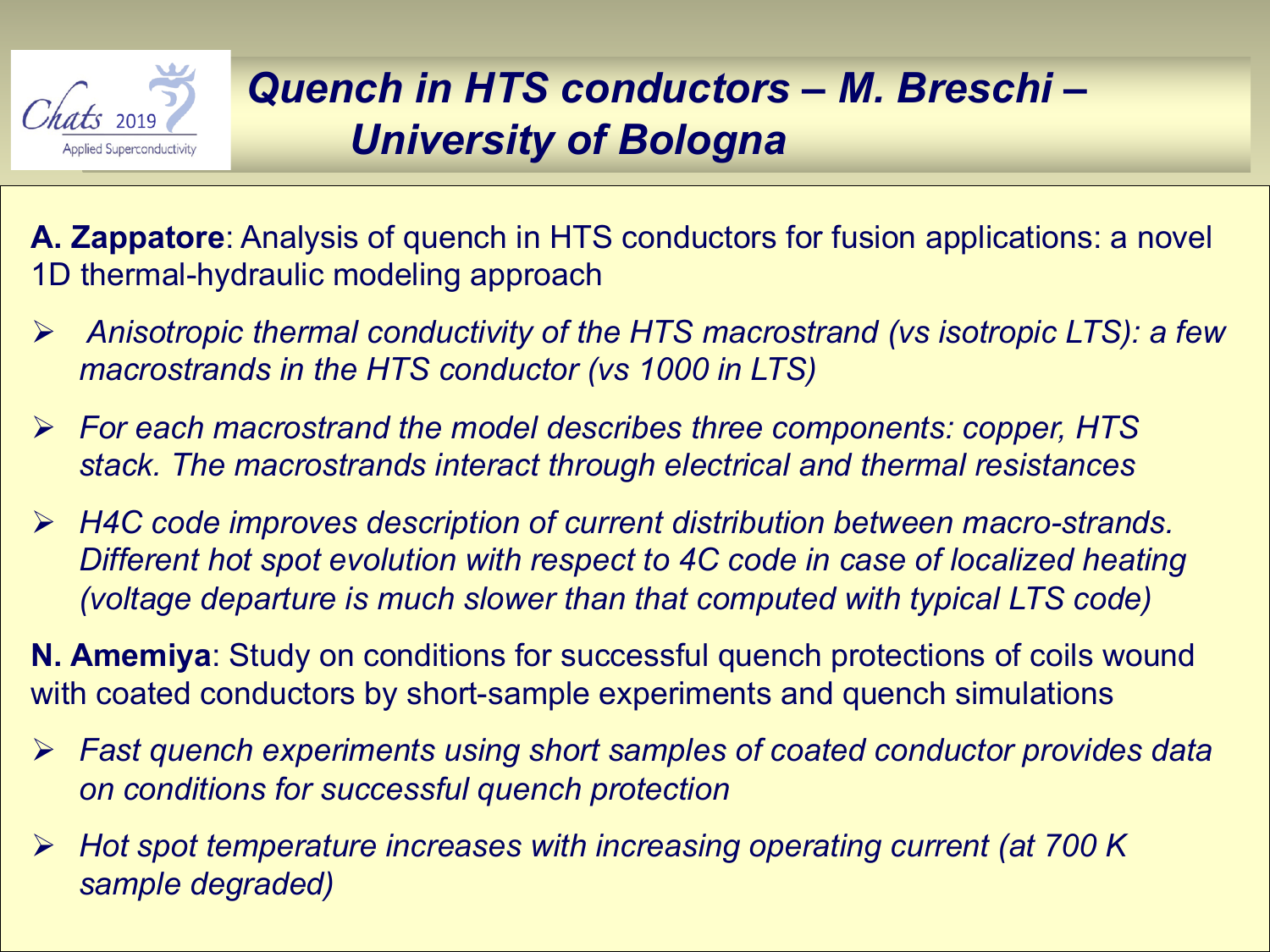

**N. Amemiya**: Study on conditions for successful quench protections of coils wound with coated conductors by short-sample experiments and quench simulations

- Ø *The hot spot temperature increases with increasing the current decay time constant* (degradation with  $\tau = 6$  s) and the quench detection voltage.
- Ø *Critical current of the tape and heater power do not affect the hot spot temperature.*
- Ø *Simulations with a 1D model show that for sample lengths from 180 mm to 300 mm the temperature distribution does not change (experimental sample length of 180 mm sufficient)*
- Ø *From discussion: check the total deposited energy in the tape which determines degradation*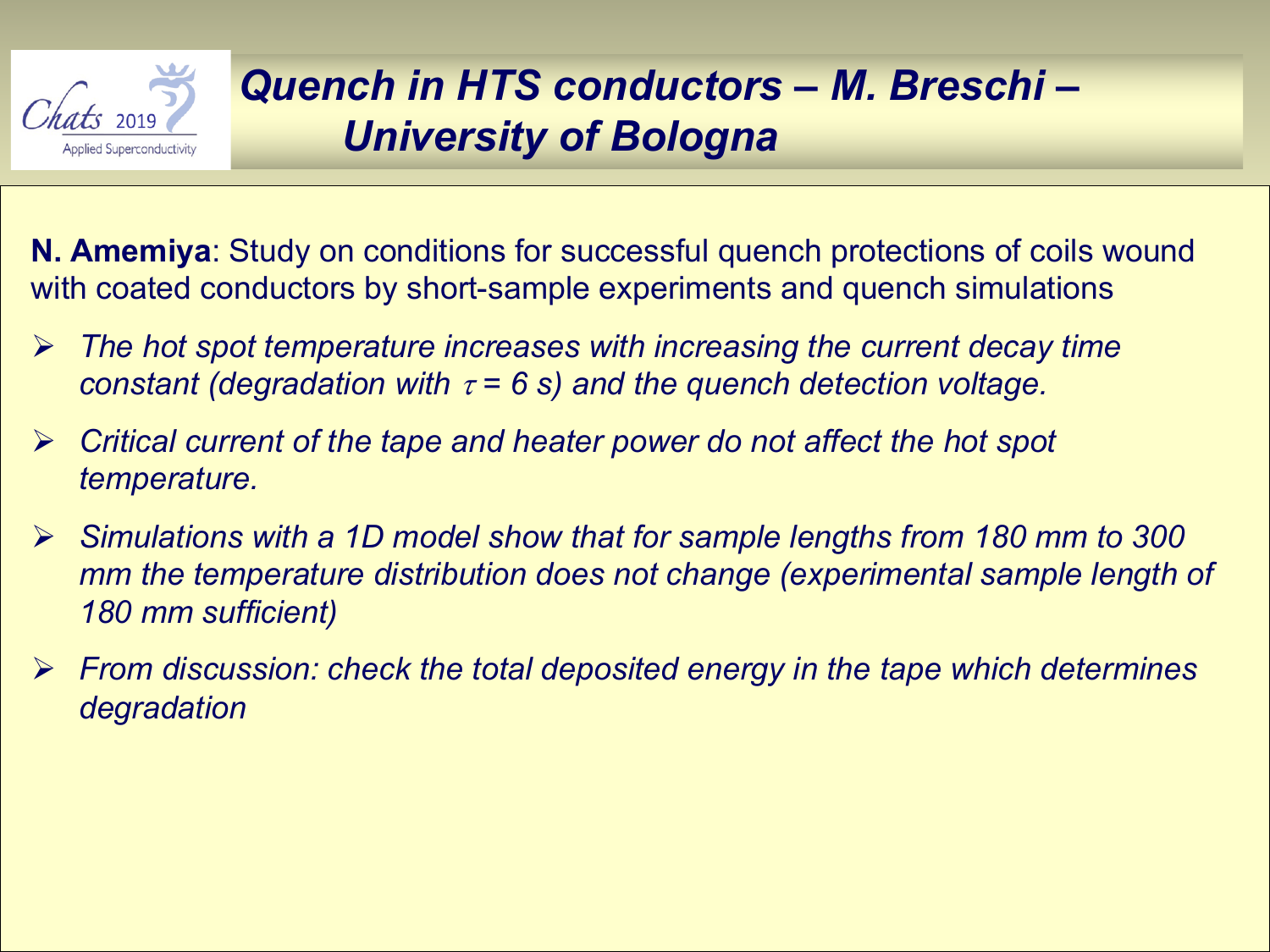

**R. Kang**: Modelling of a 50 kA REBCO Conductor with Multi-strand Made by Twisted Stacked Tapes

- Ø *Aim to determine how long it takes from a local quench initiation to detection (NZPV), and level of the hot spot temperature*
- Ø *Various model details: single cable model, multi-monolithic strand model, quasi 3D model (under development)*
- Ø *Electrical coupling in the order of ms in a soldered strand for any two tapes, thermal coupling in the order of ms for adjacent tapes. This makes the monolithic strand model a good assumption for the model*
- Ø *Strand movement identified as a possible origin of quench in the conductor*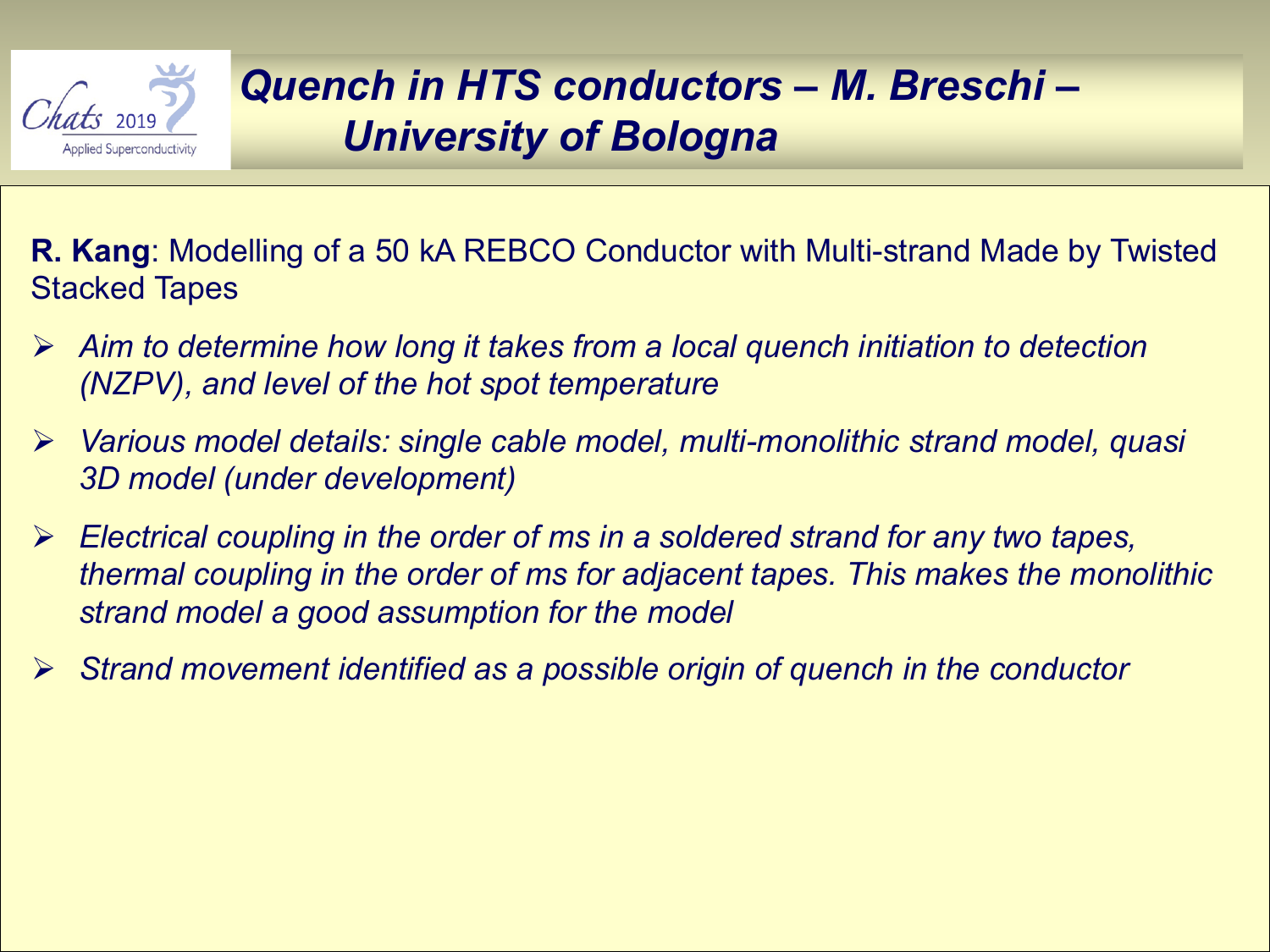

**M. Wolf**: Design and analysis of HTS subsize-conductors for quench investigations towards future HTS fusion magnets

- Ø *HTS CroCo conductor proposed at KIT. Three options analysed.*
- Ø *Option 1: Baseline design of triplet samples to get 12-15 kA at 4.5 K, 12 T*
- $\triangleright$  Option 2: Cu tube wall thickness reduced from 2 mm to 1 mm
- $\triangleright$  Option 3: Use of Cu profiles for larger contact areas between strands and jacket and between strands
- Ø Comparison of quench behavior with THEA. **Merged model** with three CroCos simulated as one thermal element. Smaller quench energy for Option 2 due to less copper in the cross section
- $\triangleright$  Temperature of the jacket lags behind that of the strands
- Ø **Segregated models** give similar results as the merged model in terms of temperature evolution, but get a better insight into current redistribution phenomena